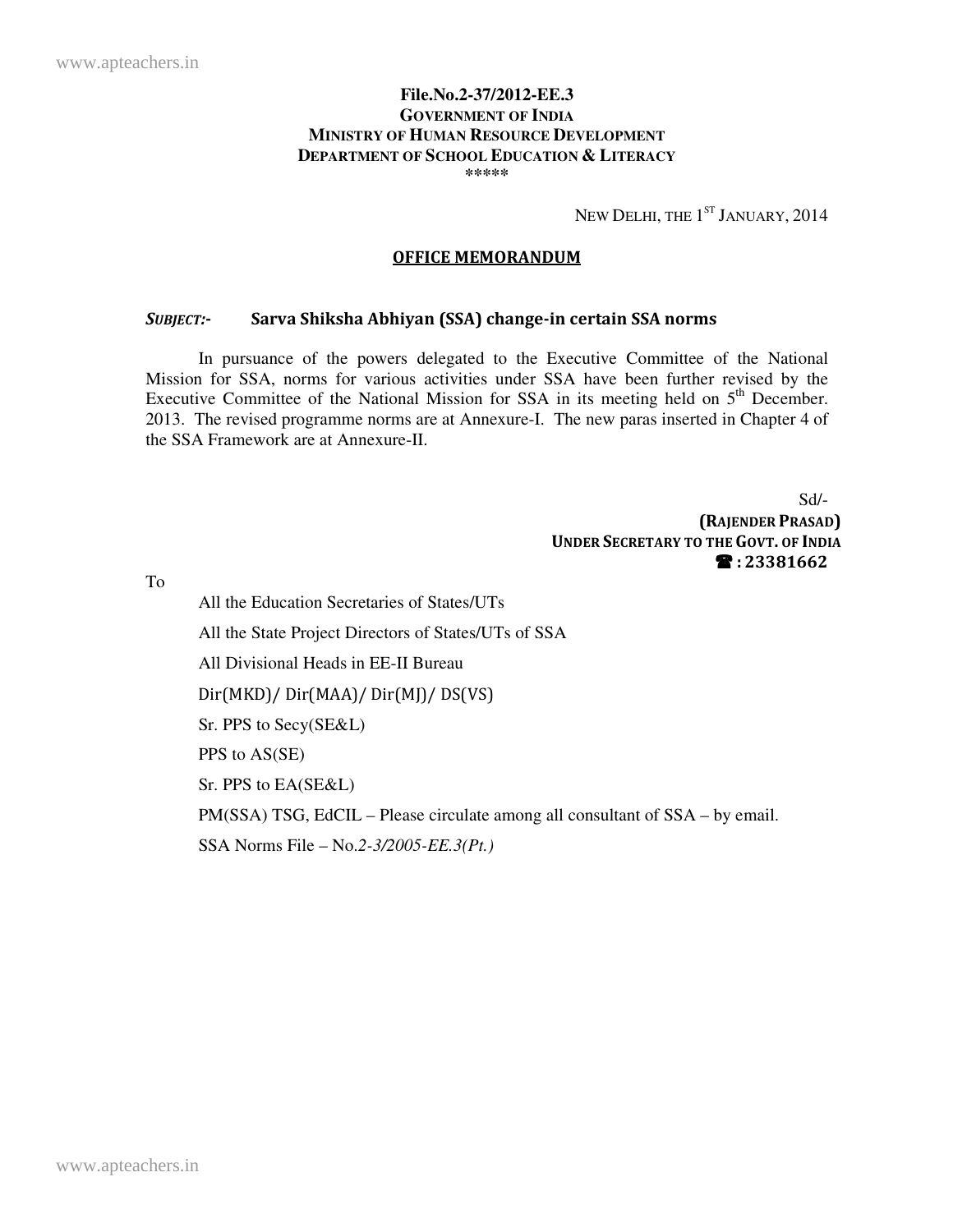# **Annexure-I**

| Sl.            | <b>Activity</b>                                 | <b>INDIO L'ON INTERVENTION</b><br><b>Programmatic Norms</b>                                                                                                                                                                                                                                                                                                                                                                                                                                                                                                                                                                                                                                                                                                                                                                                                                                   | <b>Revised Norms</b>                                                                                                                                                                                                                                                                                                                                                                          |
|----------------|-------------------------------------------------|-----------------------------------------------------------------------------------------------------------------------------------------------------------------------------------------------------------------------------------------------------------------------------------------------------------------------------------------------------------------------------------------------------------------------------------------------------------------------------------------------------------------------------------------------------------------------------------------------------------------------------------------------------------------------------------------------------------------------------------------------------------------------------------------------------------------------------------------------------------------------------------------------|-----------------------------------------------------------------------------------------------------------------------------------------------------------------------------------------------------------------------------------------------------------------------------------------------------------------------------------------------------------------------------------------------|
| $\overline{4}$ | Conversion<br>of<br>EGS centres into<br>schools | All existing EGS centers which have been functioning under SSA for<br>a)<br>two years shall be converted to regular schools, or closed down when<br>children are mainstreamed into neighborhood schools. The process of<br>upgradation of EGS centres to regular schools must be completed<br>within two years from the date of commencement of the RTE Act. No<br>new EGS centers will be sanctioned from 2010-11 onward.                                                                                                                                                                                                                                                                                                                                                                                                                                                                    | <b>Deleted</b>                                                                                                                                                                                                                                                                                                                                                                                |
| $\overline{7}$ | Transport/Escort<br>Facility                    | Provision for transport /escort facility will be made as an 'exception'<br>a)<br>measure. This provision will be available at the National level for<br>support in exceptional circumstances as per proposals presented by the<br>States to the PAB for:<br>(i) Children in remote habitations with sparse population where opening<br>of schools is unviable, and<br>(ii) Urban deprived children,/ children without adult protection in urban<br>areas where schools are not opened because availability of land is a<br>problem.<br>State RTE Rules must notify the area/limits of neighborhood in which<br>b)<br>transport/escorts facility is to be provided to the specified categories of<br>the children and categories it as an entitlement.<br>Appraisal of district specific proposals from the State, justifying the<br>$\mathbf{c})$<br>need for transportation /escort facility | Following point is inserted:<br>d) Preference should be given to bus<br>passes/ arranging for public<br>transport in the areas, for the<br>duration of school months.                                                                                                                                                                                                                         |
| 8              | <b>Additional teachers</b>                      | (a) Additional teachers will be provided as per the RTE norms to all<br>Government and Local Body schools; however SSA assistance will not<br>be available for filling up State sector vacancies that have arisen on<br>account of attrition and retirement vacancies.<br>(b) The practice of recruiting 50% female teachers under SSA will continue.<br>(c) The States shall rationalize the deployment of existing teachers to ensure<br>that there is no urban-rural imbalance in teacher deployment.<br>(d) The States shall maintain the prescribed PTR for each School<br>(e) Vacancy of teachers in a school shall not exceed 10% of the total<br>sanctioned strength<br>(f) States shall appoint teachers with minimum qualifications as notified by<br>NCTE under section 23 of RTE Act.                                                                                             | The following points are inserted:<br>h) Support for additional teachers<br>can be availed by a State/ UT<br>under SSA only after teacher<br>vacancies in the State sector have<br>been filled first.<br>States should<br>maintain<br>i) The<br>unified teaching cadres and no<br><b>SSA</b><br>cadre'<br>separate<br>is<br>permissible, as all teachers are<br>ultimately to be borne on the |

## **NORMS FOR INTERVENTIONS**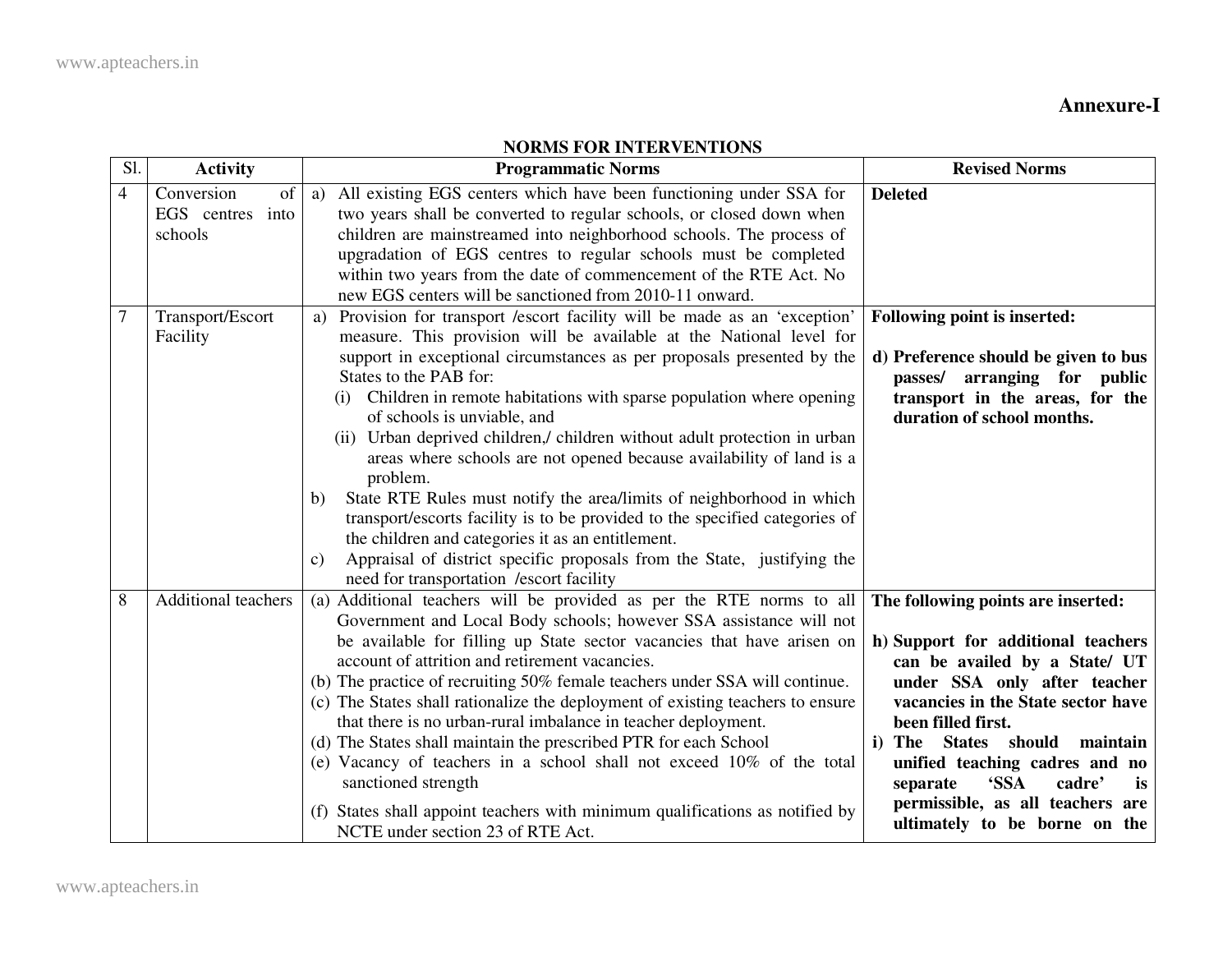| Sl. | <b>Activity</b>                      | <b>Programmatic Norms</b>                                                                                                                                                                                                                                                                                                                                                                                                                                                                                                                                                                                                                                                                                                                                                                                                                                                                                                                                                                                                                                            | <b>Revised Norms</b>                                                                                                                                                                                                                                                                                                                                                                                                                                                                                                                                                                                                              |
|-----|--------------------------------------|----------------------------------------------------------------------------------------------------------------------------------------------------------------------------------------------------------------------------------------------------------------------------------------------------------------------------------------------------------------------------------------------------------------------------------------------------------------------------------------------------------------------------------------------------------------------------------------------------------------------------------------------------------------------------------------------------------------------------------------------------------------------------------------------------------------------------------------------------------------------------------------------------------------------------------------------------------------------------------------------------------------------------------------------------------------------|-----------------------------------------------------------------------------------------------------------------------------------------------------------------------------------------------------------------------------------------------------------------------------------------------------------------------------------------------------------------------------------------------------------------------------------------------------------------------------------------------------------------------------------------------------------------------------------------------------------------------------------|
|     |                                      | (g) In case the State does not have trained persons in adequate numbers, it<br>will seek relaxation from the Central Government under the relevant<br>provisions of the RTE Act. While seeking such relaxation the State shall<br>make a commitment with a detailed time bound programme for training<br>of untrained teachers within the time frame prescribed under the RTE<br>Act.                                                                                                                                                                                                                                                                                                                                                                                                                                                                                                                                                                                                                                                                                | <b>State/UT Government.</b>                                                                                                                                                                                                                                                                                                                                                                                                                                                                                                                                                                                                       |
| 11  | Learning<br>Enhancement<br>Programme | a) SSA will provide support under Learning Enhancement Programme<br>(LEP) for States to initiate and institute curricular reform, including<br>development of syllabi, textbooks and supplementary reading material in<br>keeping with the child centric assumptions in NPE-1986/92, NCF-2005 and<br>section 29 of the RTE Act based on NCF – 2005.<br>b) LEP funds may also be utilized for developing modules and exemplar<br>material for teaching-learning, teacher training and continuous and<br>comprehensive evaluation.<br>c) LEP should seamlessly integrate with normal classroom processes<br>during school hours without adding to the additional learning load on<br>children.<br>d) States/UTs may also execute District/ State specific LEPs for Language,<br>Science, Mathematics, Environment Studies and Social Science. In doing so,<br>States/UTs may ensure that:<br>(i) The guiding principles of child centred pedagogy enunciated in NCF –<br>2005 are followed.<br>Outcomes to be achieved through the LEP are clearly articulated.<br>(i) | The following points are inserted:<br>e) The States must have a structured<br>approach to the foundation skills<br>of<br>reading,<br>writing,<br>comprehension and mathematics<br>in grades $1 \& 2$ , as well as<br>teaching<br>of<br>science<br>and<br>mathematics at upper primary<br>level.<br>f) For sourcing LEP funds, the<br>have<br><b>States</b><br>must<br>a<br>comprehensive quality plan. LEP<br>funds may be used for developing<br>and providing specific learning<br>material like graded readers, and<br>other teaching learning materials<br>textual and other materials for<br>mathematics<br>necessary<br>for |
|     |                                      | The total number of children to be covered, number of schools to be<br>(ii)<br>covered, block wise are indicated.<br>(iii) Type of teaching learning material proposed to be used for children /<br>teachers / trainers, etc. is specified.<br>Role of key players like teachers, CRCs, BRCs, DIETs, community<br>(iv)<br>etc. in the implementation of the programme is defined.<br>External evaluation for the intervention is included, and<br>(v)<br>There is no duplication of costs with any other component, including<br>(vi)<br>textbooks.                                                                                                                                                                                                                                                                                                                                                                                                                                                                                                                  | foundational<br>programmes<br>in<br>early grades for building reading<br>comprehension and writing skills<br>as well as basic arithmetic and<br>maths & science education for<br>classes 3 to 8.<br><b>The</b><br>comprehensive<br>g)<br>programmatic<br>approach<br>reflected other components of the<br>quality work plan i.e. teacher<br>training,<br>evaluation<br>and                                                                                                                                                                                                                                                        |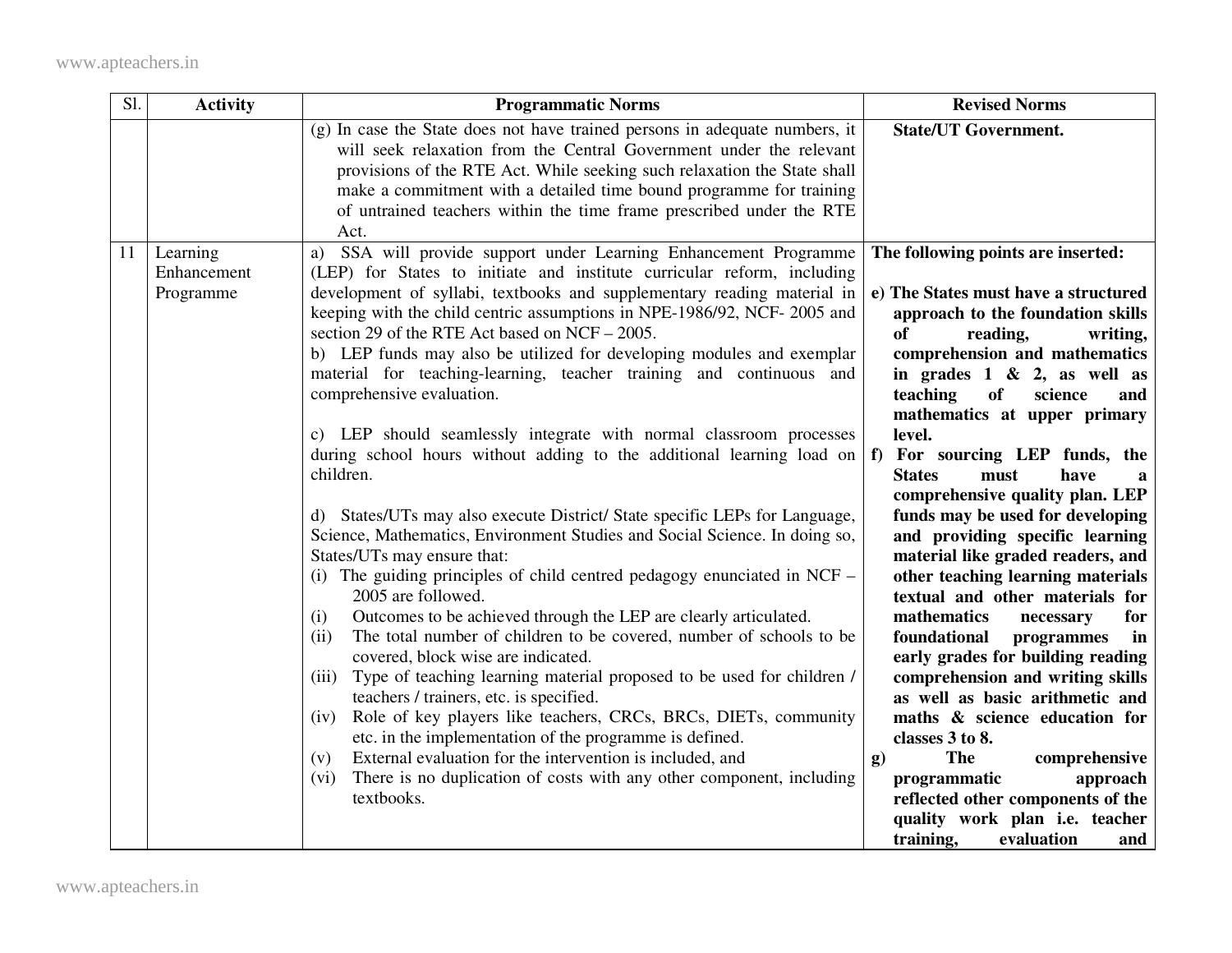| Sl. | <b>Activity</b>                                                    | <b>Programmatic Norms</b>                                                                                                                                                                                                                                                                                                                                                                                                                                                                                                                                                                                                                                                                                                                                                                                                                                                                                                                                                                            | <b>Revised Norms</b>                                                                                                                                                                                                                                                                                                                                                                                                                                                                                                                                                                                         |
|-----|--------------------------------------------------------------------|------------------------------------------------------------------------------------------------------------------------------------------------------------------------------------------------------------------------------------------------------------------------------------------------------------------------------------------------------------------------------------------------------------------------------------------------------------------------------------------------------------------------------------------------------------------------------------------------------------------------------------------------------------------------------------------------------------------------------------------------------------------------------------------------------------------------------------------------------------------------------------------------------------------------------------------------------------------------------------------------------|--------------------------------------------------------------------------------------------------------------------------------------------------------------------------------------------------------------------------------------------------------------------------------------------------------------------------------------------------------------------------------------------------------------------------------------------------------------------------------------------------------------------------------------------------------------------------------------------------------------|
|     |                                                                    |                                                                                                                                                                                                                                                                                                                                                                                                                                                                                                                                                                                                                                                                                                                                                                                                                                                                                                                                                                                                      | assessment, academic monitoring<br>etc. in an integrated manner<br>h) For developing bridge materials<br>for early grades to facilitate<br>transition of children from tribal<br>language to State language of<br>instruction in schools through use<br>of bridge material.                                                                                                                                                                                                                                                                                                                                  |
| 12  | Training                                                           | For Teachers<br>a) In-service training of teachers in Government, Local Body and aided<br>schools, including teachers in Madarsas desirous of introducing the State<br>Curriculum, to enable them to see pedagogical practices from the child's<br>perspective and continuously upgrade their knowledge and teaching<br>skills. In-service training of teachers will also include training for<br>conducting Special Training for out-of-school children.<br>b) Training of untrained teachers to enable them to acquire professional<br>qualifications.<br>c) Pre-service Training for Teachers as provided by DIETs and Teacher<br><b>Education Institutions</b><br>For Head Teachers<br>d) To instill new skills and broadened perspective to ensure school<br>functioning from the point of view of children's rights which need to be<br>protected every day.<br>For Resource Persons<br>e) To understand child centric pedagogy and active classroom processes<br>For Education Administrators | Following points are inserted:<br>c)(i)<br>All<br>service<br>in<br>training<br>programmes for teachers, head<br>teachers,<br>resource persons<br><b>or</b><br>educational administrators must be<br>linked to the States' comprehensive<br>quality improvement plan i.e.<br>learning enhancement programme<br>and<br>school<br>effectiveness<br>and must be an<br>programmes<br>integral to the outcomes expected.<br><b>For Head Teachers</b><br>d)(i) Focus on building leadership<br>skills such that they can enable<br>processes for peer learning and<br>collaborative<br>working<br>among<br>teachers |
| 14  | Teaching Learning                                                  | f) To move away from an inspectorial approach to that of a mentor<br>a) Section 19 of the RTE Act stipulates that TLE shall be provided to each                                                                                                                                                                                                                                                                                                                                                                                                                                                                                                                                                                                                                                                                                                                                                                                                                                                      | Following point is inserted:                                                                                                                                                                                                                                                                                                                                                                                                                                                                                                                                                                                 |
|     | Equipment (TLE)<br>for new primary<br>and upper primary<br>schools | class as required.<br>b) TLE will be as per local specific context and requirement/need to be<br>determined by the teachers and/or School Management Committees.<br>States may disseminate an indicative list of basic school requirements,<br>with scope for local contextualization after approval of State SSA                                                                                                                                                                                                                                                                                                                                                                                                                                                                                                                                                                                                                                                                                    | e) Centralized procurement of TLE<br>at a level higher than the SMC<br>will not be permissible.                                                                                                                                                                                                                                                                                                                                                                                                                                                                                                              |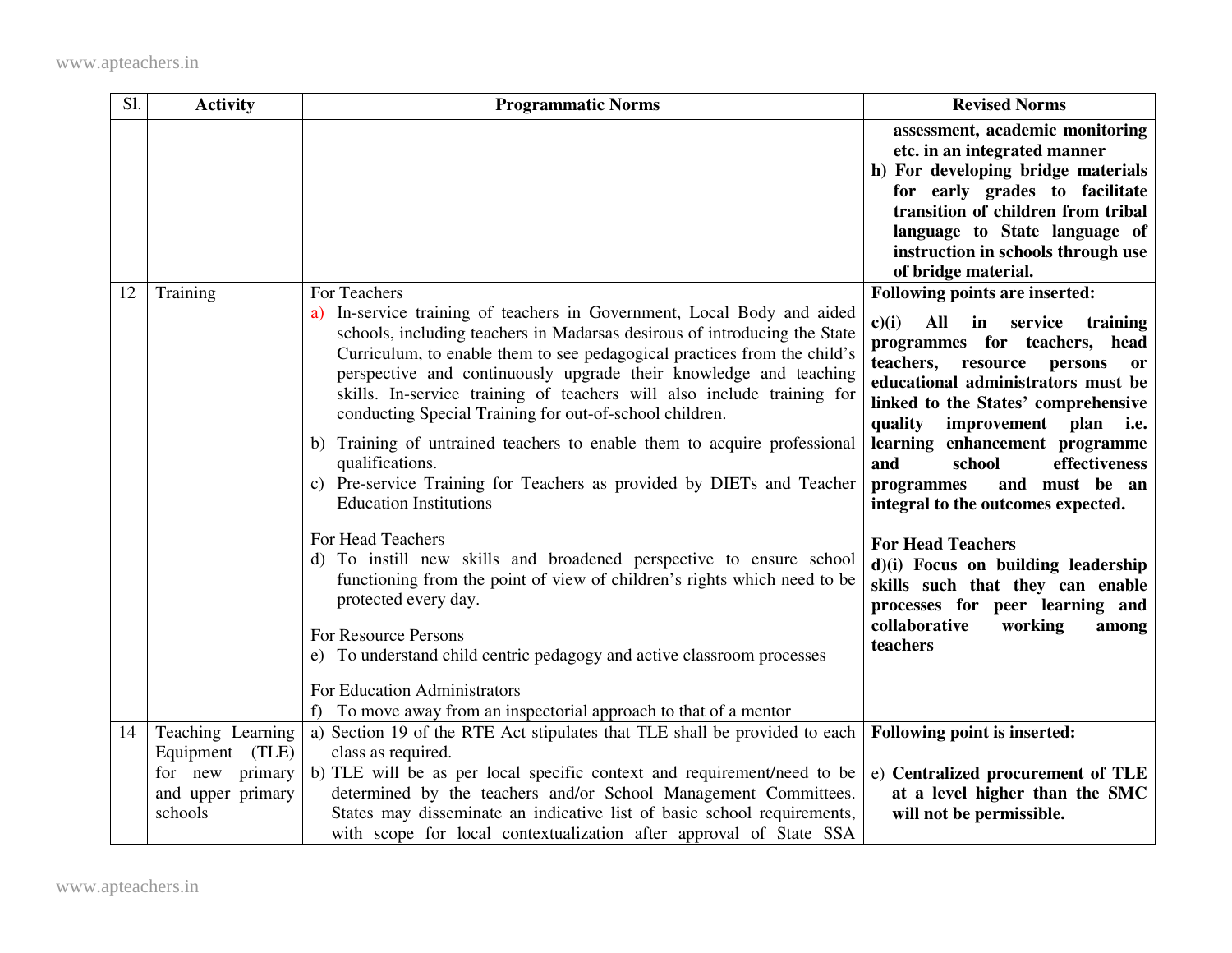| Sl. | <b>Activity</b>    | <b>Programmatic Norms</b>                                                                                                     | <b>Revised Norms</b>                   |
|-----|--------------------|-------------------------------------------------------------------------------------------------------------------------------|----------------------------------------|
|     |                    | <b>Executive Committee.</b>                                                                                                   |                                        |
|     |                    | c) Teachers and parents should be involved in the selection and procurement<br>of TLE.                                        |                                        |
|     |                    | d) VEC/SMC, school-village level appropriate body to decide on the best                                                       |                                        |
|     |                    | mode of procurement.                                                                                                          |                                        |
| 17  | Research,          | a) Keeping in view the provisions of the RTE Act, the ambit of REMS has                                                       | Point 13 (c) is inserted:              |
|     | Evaluation,        | been extended to cover private unaided schools.                                                                               |                                        |
|     | Supervision<br>and | b) REMS will be utilized for:                                                                                                 | To<br>conduct<br>periodic<br>and       |
|     | Monitoring         | i. Supporting NCPCR/ SCPCR/ REPA to monitor the rights of the child                                                           | independent assessment of student      |
|     |                    | under the RTE Act                                                                                                             | learning levels, based on the notified |
|     |                    | ii. Instituting regular monitoring systems under SSA.                                                                         | Academic<br>Authority's<br>learning    |
|     |                    | iii. Providing technical resource support to States for promoting                                                             | indicators for the specified grades.   |
|     |                    | innovation, research, case studies and documentation, and capacity                                                            |                                        |
|     |                    | building for planning.<br>iv. Instituting a comprehensive child tracking system                                               |                                        |
|     |                    | v. Conducting social mapping                                                                                                  |                                        |
|     |                    | c) National level: Provisions under the REMS will be used for:                                                                |                                        |
|     |                    | 1. Holding six monthly JRMs                                                                                                   |                                        |
|     |                    | 2. Conducting research and evaluation studies and national sample surveys,                                                    |                                        |
|     |                    | cohort studies, third party evaluations, etc.                                                                                 |                                        |
|     |                    | 3. MIS development, publication and dissemination of DISE data                                                                |                                        |
|     |                    | 4. Documentation and dissemination of good practices                                                                          |                                        |
|     |                    | 5. Quarterly review meetings of programme components                                                                          |                                        |
|     |                    | 6. Independent field review and monitoring through national level                                                             |                                        |
|     |                    | monitoring institutes                                                                                                         |                                        |
|     |                    | 7. Concurrent financial review through independent agency                                                                     |                                        |
|     |                    | 8. Creating pool of resource persons at national, State, district, sub-district<br>level for effective field based monitoring |                                        |
|     |                    | 9. Capacity building of states and districts.                                                                                 |                                        |
|     |                    | 10. Assessment and appraisal teams and their field activities                                                                 |                                        |
|     |                    | 11. Providing travel grant and a very modest honorarium (as per State                                                         |                                        |
|     |                    | norms) to resource persons for monitoring                                                                                     |                                        |
|     |                    | 12. Contingent expenditure like charts, posters, sketch pen, OHP pens etc.                                                    |                                        |
|     |                    | for visual monitoring systems.                                                                                                |                                        |
|     |                    | 13. States should give priority to:                                                                                           |                                        |
|     |                    | a. Developing School Monitoring Systems                                                                                       |                                        |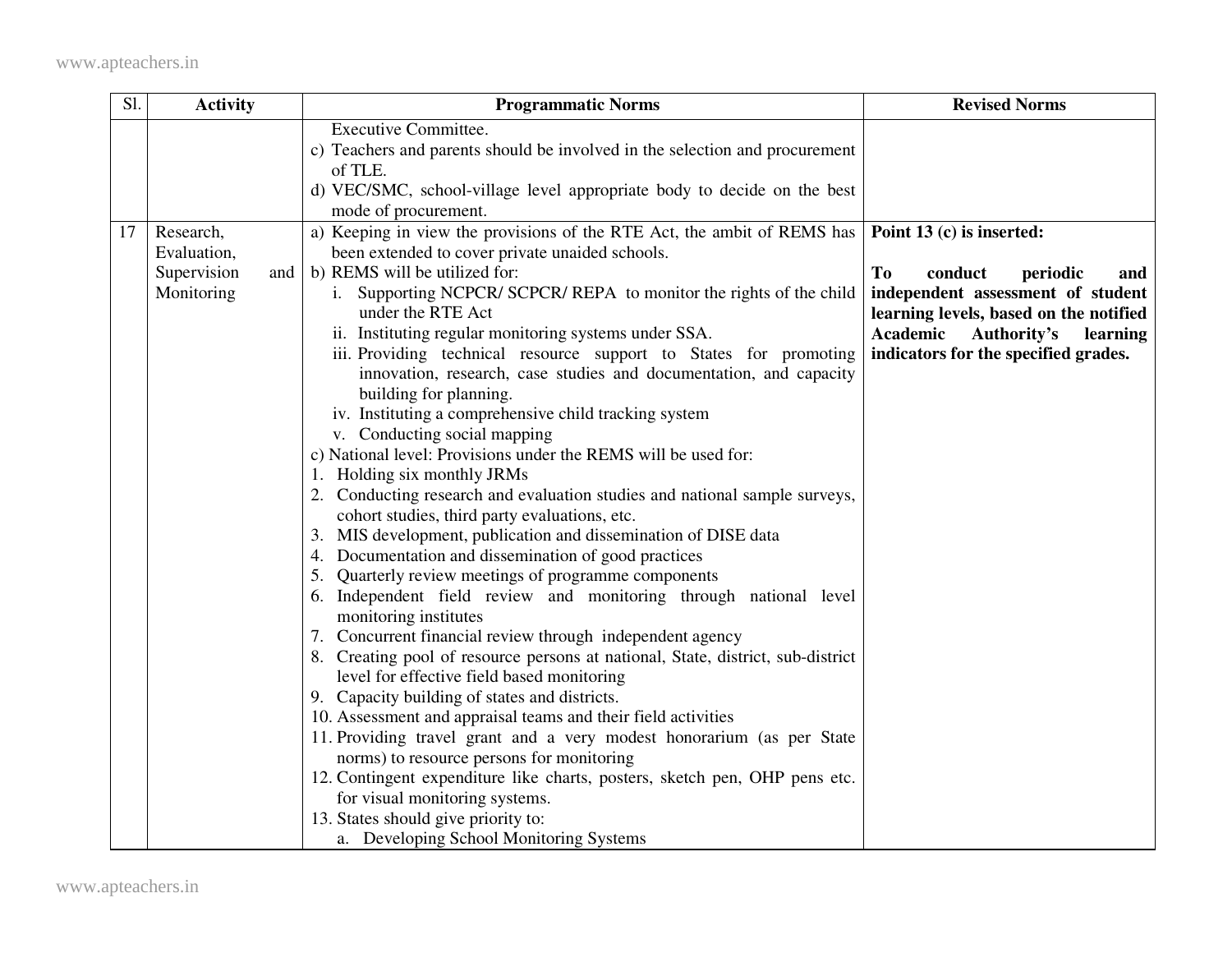| Sl. | <b>Activity</b>               | <b>Programmatic Norms</b>                                                                                     | <b>Revised Norms</b>                                                         |
|-----|-------------------------------|---------------------------------------------------------------------------------------------------------------|------------------------------------------------------------------------------|
|     |                               | b. Initiating research, surveys on:                                                                           |                                                                              |
|     |                               | Learning outcomes,<br>i.                                                                                      |                                                                              |
|     |                               | ii.<br>Teacher performance                                                                                    |                                                                              |
|     |                               | iii.<br>Student and teacher attendance                                                                        |                                                                              |
|     |                               | Measuring changes in classroom practices<br>iv.                                                               |                                                                              |
|     |                               | Impact of teacher training<br>V.                                                                              |                                                                              |
|     |                               | Efficacy of textbooks and reading materials<br>vi.                                                            |                                                                              |
|     |                               | Quality of academic supervision provided by BRCs/ CRCs/<br>vii.                                               |                                                                              |
|     |                               | DIETs etc.                                                                                                    |                                                                              |
|     |                               | d) Each State/UT will set up a Research Approval Committee for processing                                     |                                                                              |
|     |                               | and approving all research and evaluation projects/ studies. Appropriate                                      |                                                                              |
|     |                               | mechanisms should also be set up for district level.                                                          |                                                                              |
|     |                               | e) State and district provisioning will include support for EMIS, allocations                                 |                                                                              |
|     |                               | for school mapping/ micro planning, updating household survey data,                                           |                                                                              |
|     |                               | etc.                                                                                                          |                                                                              |
| 19  | Libraries                     | Infrastructure may be provided for setting up school libraries including<br>a)                                | The following points are inserted:                                           |
|     |                               | books                                                                                                         |                                                                              |
|     |                               | (i) Provision will be available only for existing Government Schools,<br>which do not already have a library. | vii). States/UTs should develop and<br>disseminate criteria for selection of |
|     |                               | (ii) These funds will not be accessible for new primary and upper primary                                     | children's literature, grade wise, to                                        |
|     |                               | schools as they can utilize TLE Grants for this purpose.                                                      | be purchased for school libraries.                                           |
|     |                               | (iii) Procurement of furniture and books for setting up library will be done                                  |                                                                              |
|     |                               | in a decentralized manner by the VEC/ SDMC/ SMC or equivalent                                                 | viii). Libraries should preferably                                           |
|     |                               | school body for rural/urban areas.                                                                            | be located in classrooms so that                                             |
|     |                               | (iv) The State will provide the broad guidelines for selecting appropriate                                    | children have easy access and the                                            |
|     |                               | books. The broad guidelines will be enabling, and not restrictive.                                            | books/material can be used by the                                            |
|     |                               | (v) The guidelines developed by the State will also include the procedure                                     | teacher for teaching purpose.                                                |
|     |                               | for maintenance of record and stock/asset register with due verification                                      | They can be in the nature of                                                 |
|     |                               | as per prescribed procedures.                                                                                 | learning corners, a book shelve or                                           |
|     |                               | (vi) The guidelines will also prescribe that time should be provided during                                   | almirahs.                                                                    |
|     |                               | teacher training and school timetables for reading in school and                                              |                                                                              |
|     |                               | develop appropriate mechanism for effective monitoring of Library.                                            |                                                                              |
| 24  | Provision<br>for <sub>l</sub> | a) The key thrust of SSA will be on providing inclusive education to all                                      | The following point is inserted:                                             |
|     | children<br>with              | children with special needs in general schools.                                                               |                                                                              |
|     | special needs                 | b) SSA will also support special training, education through open learning                                    | e) To develop through State/UT                                               |
|     |                               | system, special schools and home schooling, wherever necessary,                                               | notified<br>academic<br>authority                                            |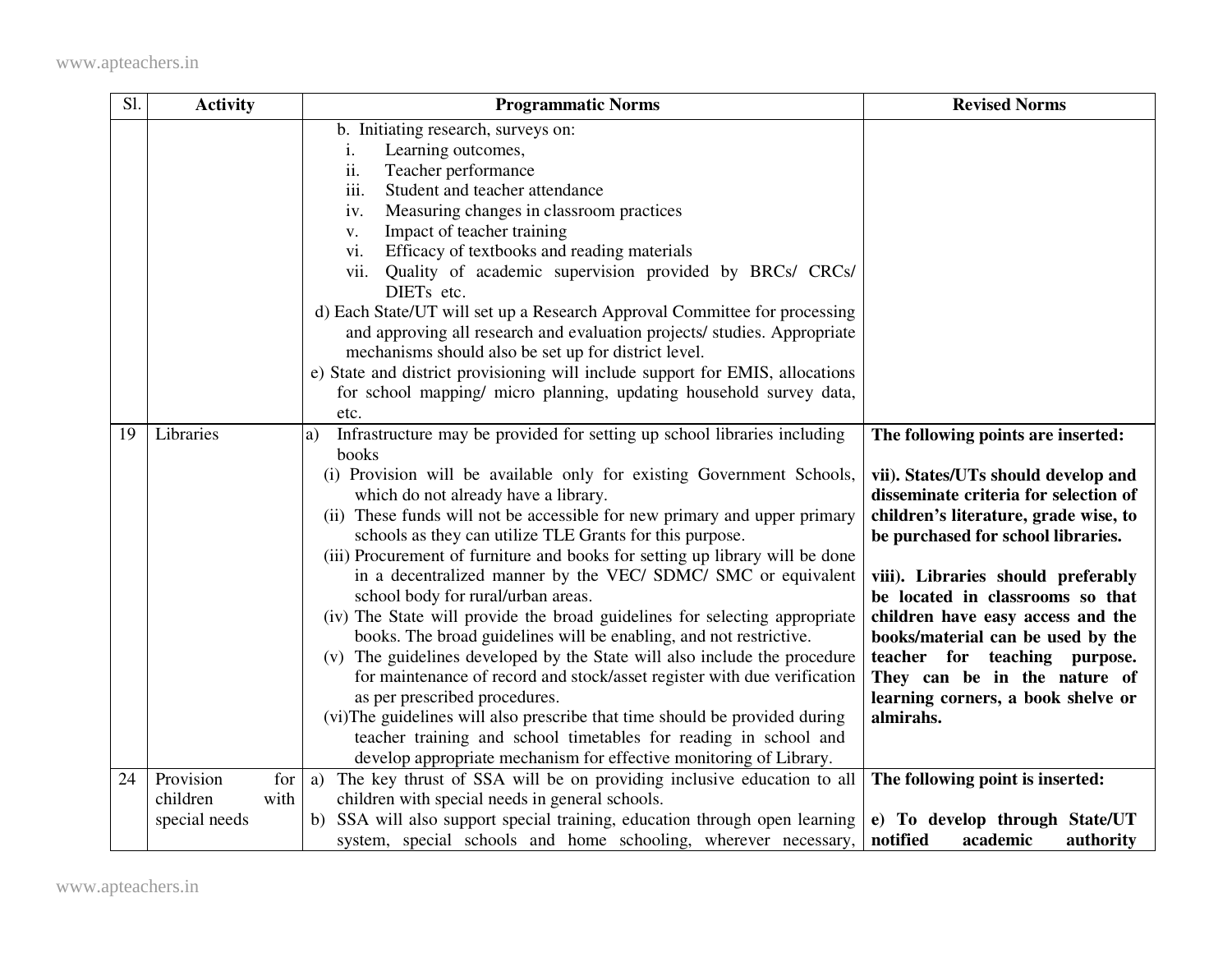| Sl. | <b>Activity</b>                            | <b>Programmatic Norms</b>                                                                                                                                                                                                                                                                                                                                                                                                                                                                                                                                                                                                                                                                                                                                                                                                                                                                                                                                                                                                                                                                                                                                                                                                                                           | <b>Revised Norms</b>                                                                                                                                                                                                                                              |
|-----|--------------------------------------------|---------------------------------------------------------------------------------------------------------------------------------------------------------------------------------------------------------------------------------------------------------------------------------------------------------------------------------------------------------------------------------------------------------------------------------------------------------------------------------------------------------------------------------------------------------------------------------------------------------------------------------------------------------------------------------------------------------------------------------------------------------------------------------------------------------------------------------------------------------------------------------------------------------------------------------------------------------------------------------------------------------------------------------------------------------------------------------------------------------------------------------------------------------------------------------------------------------------------------------------------------------------------|-------------------------------------------------------------------------------------------------------------------------------------------------------------------------------------------------------------------------------------------------------------------|
|     |                                            | itinerant teaching, remedial teaching, community based rehabilitation<br>(CBR) and vocational education.<br>The following activities will form components of the programme:<br>$\mathbf{c})$<br>Identification of children with special needs.<br>i.<br>ii.<br><b>Educational Placement</b><br>iii.<br>Aids and appliances<br>Support services<br>iv.<br><b>Teacher Training</b><br>V.<br>Resource support<br>vi.<br>vii.<br>Individualized educational plan<br>viii.<br>Parental training and community mobilization.<br>Curricular access<br>ix.<br>Building synergy with special need.<br>X.<br><b>Removal of Architectural Barriers</b><br>xi.<br>xii.<br>Research<br>xiii.<br>Peer sensitization.                                                                                                                                                                                                                                                                                                                                                                                                                                                                                                                                                              | curricular<br>and<br>evaluation<br>adaptations<br>for teaching<br>and<br>assessment of different categories<br>of CWSN and disseminate the<br>same to teachers and supervisory<br>officials/organisations.                                                        |
|     |                                            | d) Involvement of Resource Institutions will be encouraged.                                                                                                                                                                                                                                                                                                                                                                                                                                                                                                                                                                                                                                                                                                                                                                                                                                                                                                                                                                                                                                                                                                                                                                                                         |                                                                                                                                                                                                                                                                   |
| 26  | Training of SMC,<br>VEC,<br>PRI<br>members | a) The RTE Act clearly outlines the functions to be performed by SMC.<br>Some of these functions, for example, preparation of school development<br>plans, would require significant investments in capacity building. The<br>role of civil society organizations would be critical in making the SMC<br>an effective democratic space. It needs to be highlighted that the nature<br>of such interventions cannot be one-time training but must necessarily be<br>a long-term involvement.<br>b) Besides capacity building of SMC, on-going support of the PRI (local<br>authority) is also essential. PRIs will have to play a crucial role in<br>provision of facilities mentioned in the Act.<br>c) States should design training modules comprising a mix of residential<br>and non-residential training for all participants. The State shall prepare<br>exemplar material, which will be contextualized at district and block<br>levels to local needs.<br>d) The training must reach out to at least 50% women and proportionate<br>members from disadvantaged sections<br>e) Voluntary and civil society organisations should be involved in<br>conducting community training.<br>f) Training should be conducted in batches not exceeding 30 persons at a | The following point is inserted:<br>h). States/UTs need to define the<br>role of PRI institutions viz. SMC's<br>with<br>respect<br>to<br>elementary<br>education, so there is no conflict or<br>lack of clarity with the State PR<br>Act and the State RTE Rules. |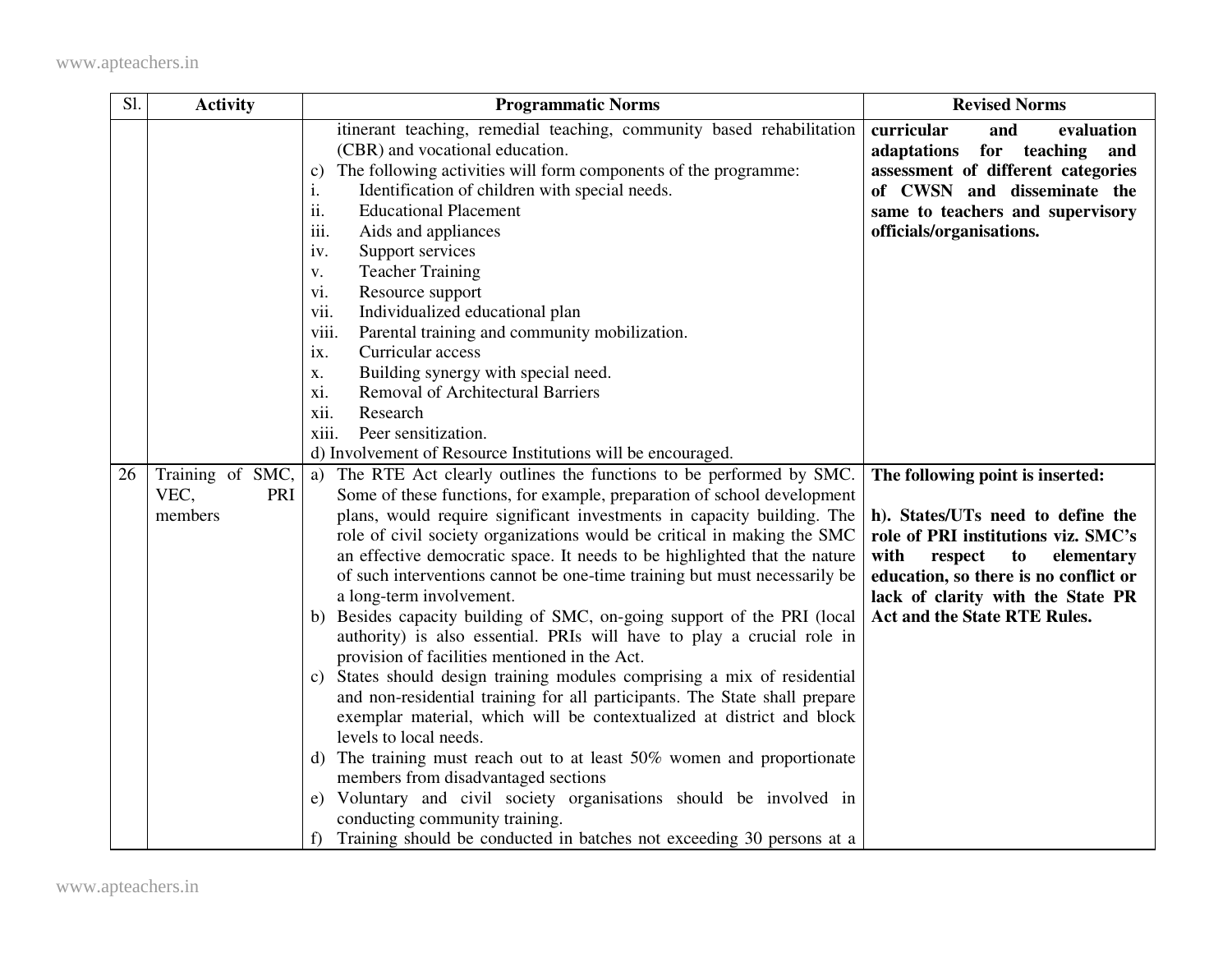| Sl. | <b>Activity</b> | <b>Programmatic Norms</b>                                                                                                                                                                                                                                                                                                                                                                                                                                                                                                                                                                                                                                                                                                                                                                                                                                                                                                                                                                                                                                                                                                                     | <b>Revised Norms</b>                                                                                                                                                                                                                                                                |
|-----|-----------------|-----------------------------------------------------------------------------------------------------------------------------------------------------------------------------------------------------------------------------------------------------------------------------------------------------------------------------------------------------------------------------------------------------------------------------------------------------------------------------------------------------------------------------------------------------------------------------------------------------------------------------------------------------------------------------------------------------------------------------------------------------------------------------------------------------------------------------------------------------------------------------------------------------------------------------------------------------------------------------------------------------------------------------------------------------------------------------------------------------------------------------------------------|-------------------------------------------------------------------------------------------------------------------------------------------------------------------------------------------------------------------------------------------------------------------------------------|
|     |                 | time.<br>The State will periodically commission independent evaluation of the<br>$\mathbf{g}$<br>impact of training.                                                                                                                                                                                                                                                                                                                                                                                                                                                                                                                                                                                                                                                                                                                                                                                                                                                                                                                                                                                                                          |                                                                                                                                                                                                                                                                                     |
| 34  | Civil works     | Funds on civil works shall not exceed the ceiling of 33% of the entire<br>a)<br>project cost<br>This ceiling of 33% does not include the expenditure on maintenance<br>b)<br>and repair of buildings.<br>However, in a particular year's Annual Plan, provision for civil works<br>$\mathcal{C}$ )<br>can be considered up to 50% of the District Annual Plan Outlay,<br>subject to the proviso that during overall SSA project period civil<br>works outlay shall be restricted to 33% of the project cost.<br>Unit costs will be based on the State Schedule of Rates as notified by<br>d)<br><b>State Governments.</b><br>Civil Works costs also include:<br>e)<br>Adaptation of existing building at environment to conform with<br><b>RTE</b> norms<br>Retro-fitting of existing building toward hazard resistance.<br>11.<br>iii.<br>Construction of building-less schools<br>Reconstruction of dilapidated school buildings which are beyond<br>$\mathbf{1} \mathbf{V}$ .<br>major repairs and declared unsafe by the competent engineers.<br>No expenditure under SSA shall be incurred on construction of office<br>f)<br>buildings. | The following point is inserted:<br>g) All civil works (except larger<br>multistoried school buildings in<br>urban areas and KGBV residential<br>schools) are to be constructed<br>through the SMCs<br>and no<br>departmental centralization/ use of<br>contractors is permissible. |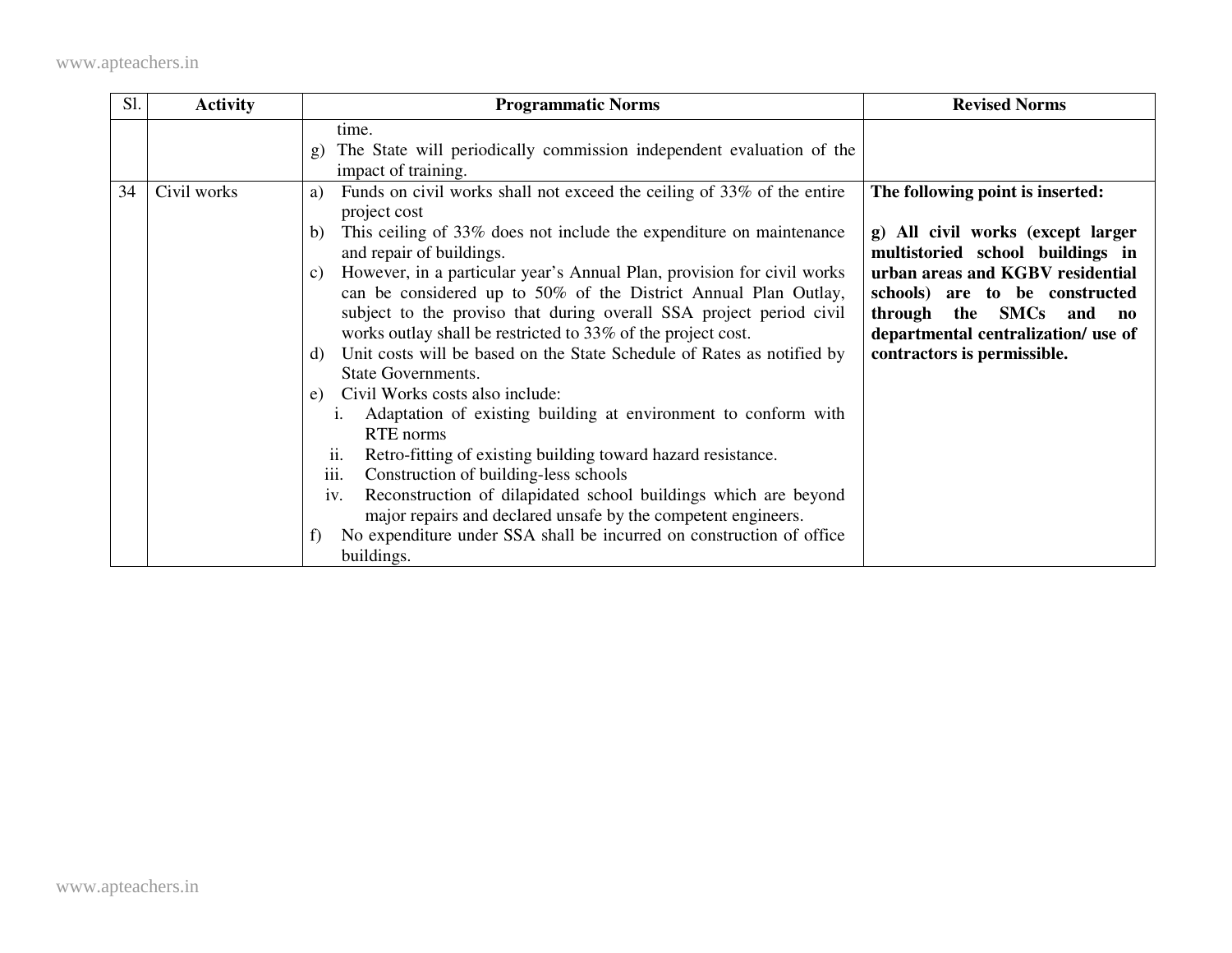## **Annexure-II**

### **New paras for insertion in Chapter 4 of the SSA Frame work**

4.6 The NCF 2005 and RTE Act 2009 both point to building on the child's knowledge, potential and talent through a child centric approach. It suggests that everything we do in or for the school should be geared towards a measurable development in student's learning level and prepares them for independence of thought and action, life-long learning, democratic values, creativity and life skills.

Under SSA, the States/ UTs are expected to plan and implement interventions to ensure learning enhancement in children. These interventions can be broadly divided into three major categories: **First,** defining class wise subject wise learning outcomes/ indicators; **Second,** planning specialized programmes and interventions including monitoring mechanism and systemic reforms; and **Third**- learning assessment and evaluation of the interventions.

## **4.6.1 Defining learning indicators for assessing essential levels of learning**

The RTE has specified that the teachers will complete the whole curriculum within specified time limit.To facilitate this process, the curriculum maybe divided into various smaller units that maybe subject to assessments as defined in the CCE modules of the State/ UT. This will also help the teacher provide additional support to children who require the same for achieving learning benchmarks as defined.

The teaching learning should be so phased out over the year so that by the end of the grade the essential levels of learning as laid out in the curriculum are achieved by children of that grade. For instance, as per learning indicators developed by NCERT the curricular expectation of a child at the end of grade thirdare "Counts, Recognizes, Reads and writes numerals for numbers up to 20. Adds and subtracts single digit numberswould be able to count, recognize, read and write numbers up to 20, add and subtract single digit numbers" hence the teaching learning over the year should cover lessons and activities which result in enhancement of the child's knowledge to this level.

Traditionally, learning outcomes have beeninbuilt in the syllabus and textbooks. Some States have now defined grade wise learning indicators and NCERT has also developed an exemplar for guiding the States. Each States/ UTs should ideally define grade wise learning indicators as per their own syllabus. The academic authority must ensure that the text books, learning indicators and CCE module prescribed are aligned with each other. Defining learningindicators will facilitate monitoring of students' learning objectively against expected benchmarks and sharing progress of the child with parents/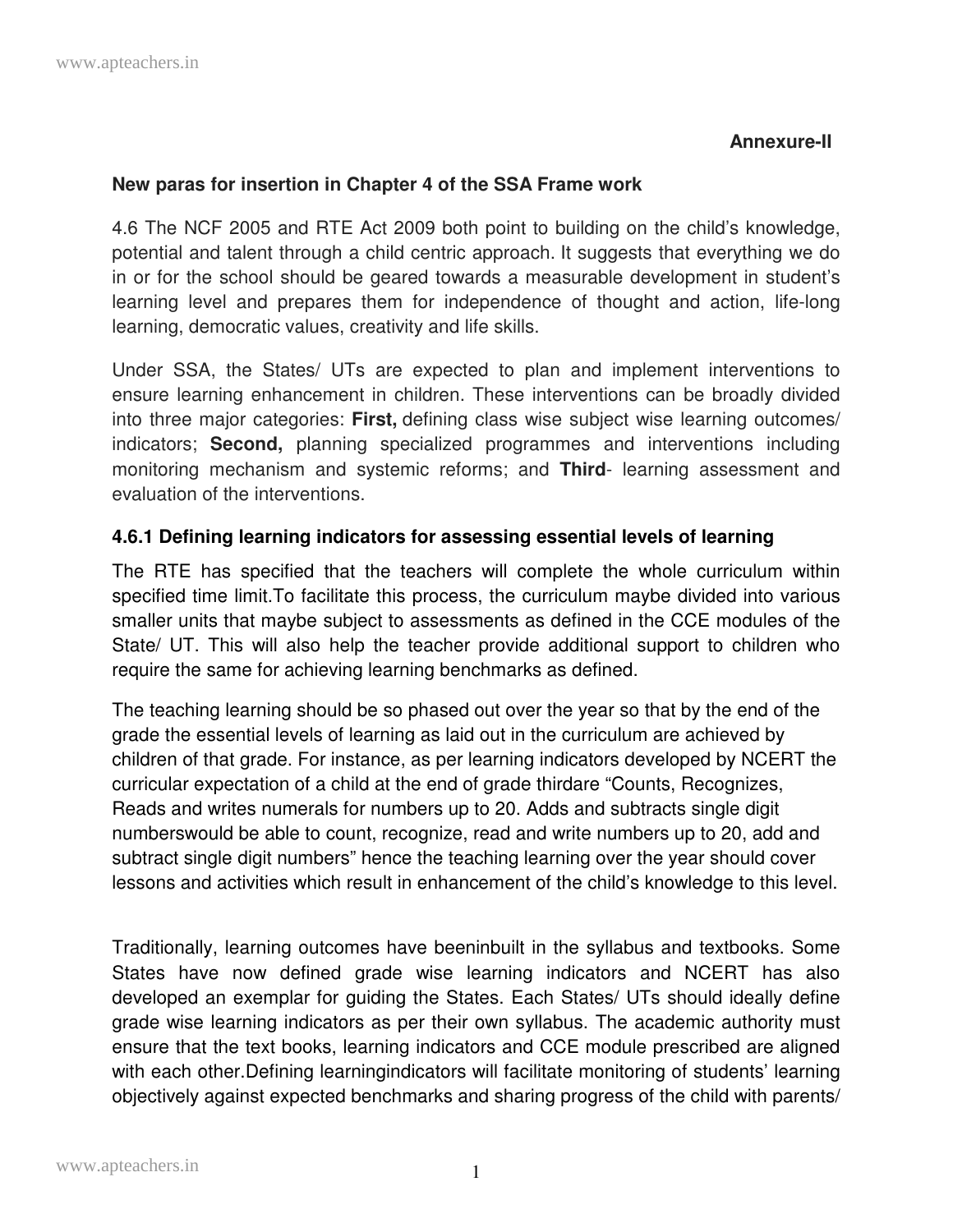guardians. It will help identify the overall performance of a school with regard to learning and teacher effectiveness.

Defined learning outcomes are a point of reference for conducting achievement surveys (e.g.,NAS of NCERT). Hence, learning indicators should be measurable so that the datacan be analyzed over time to see trends and correlate it to the interventions.

#### 4.6.2 **Focussedprogrammes for ensuring learning:**

**4.6.2.1** States UTs are expected to strengthen their classroom processesin order to optimize children'slearning. There needs to be a holistic plan for learning in which all components (eg: teacher training, LEP, innovation, text books, school grants, teacher grants etc) align, to ensure that children attain essential levels of learning, which can be assessed.Two such focused programmes are suggested below, though States may put in place similar programmes for other classes/ subjects.

## **4.6.2.2 Foundational programme (for Classes 1 & 2) to ensure that children learn to read with comprehension, write independently and have basic mathematical skills**

Learning in Classes 1 & 2 is important for developing the ability to read with comprehension and write with a purpose. Reading is the foundation to other learning activities in the classroom. Children who fail to learn to read in the first two grades of school are likely to fall behind and not catch up with their class peers in higher grades and have difficulty in learning other subjects as well. Poor readers cannot develop proper writing skills and become self-guided learners. Reading includes the entire continuum from the stage of beginning to read to reading independently for enjoyment and for gaining new knowledge.

In order to develop math skills in the first two classes at school include activities that focus on problem solving and reasoning, number concepts, geometry and spatial sense, measurement, and patterns and relationships. Children learn important math skills through their play and routines, and need to experience a lot of doing and saying, using concrete materials that they can manipulate to learn math in the early years. Basic Math Concepts in classes 1 and 2 include the following

- Numbers and Operations
- Shapes and spatial sense
- Measurement
- Patterns
- Data handling

Any foundational programme for reading and mathematics should have the following components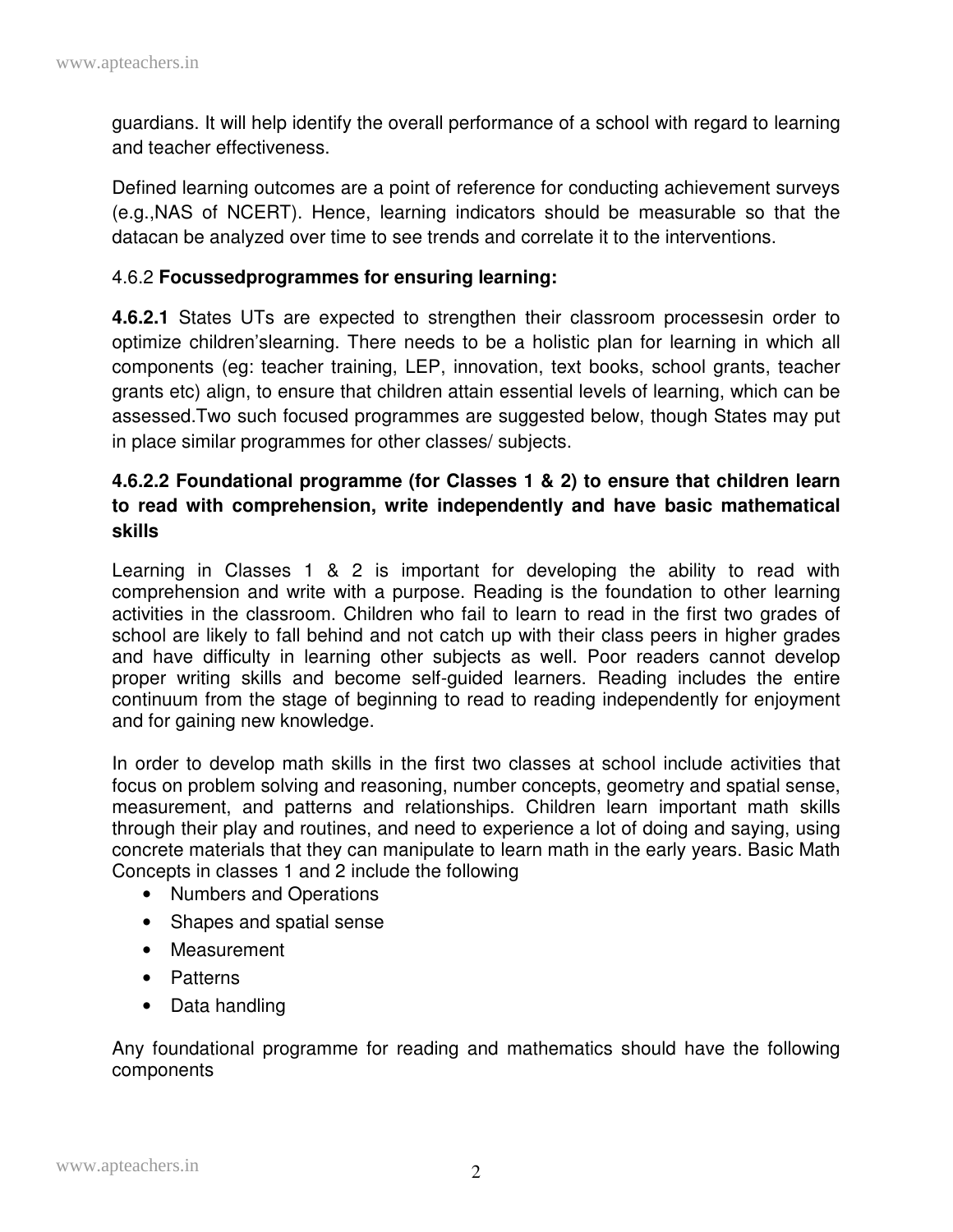- 1. As per the RTE Act 2009 teacher pupil ratio in the primary grades should be 1:30; it is desirable that there be **dedicated teachers for classes 1 and 2** as these are foundational grades.
- 2. An **appropriate instructional design** which clearly lays out the pedagogical approach to teaching of reading and mathematics. The instructional design should have a balance of oral work along with reading and writing every day. The class room activities should be planned around working with the whole class, children working in small groups as well as children getting an opportunity to work on their own. **Instruction and activities must target the child's Zone of Proximal Development (ZPD). A strong scaffolding component is critical.**  The teacher helps by offering crucial support to the child to accomplish tasks by providing a sense of direction and/ or supporting the child in the task to make it more manageable.
- 3. The **instructional design of the program should ensure that children are actively engaged in meaningful learning activities**. This can include opportunities to learn by doing and experiencing, constructing knowledge, and practicing skills. Contrastingly, repeating after the teacher and copying from the board are not active engagement activities and therefore should not be used in class instruction.
- 4. **Adequate instruction time at school each day.** Developing early proficiency in language requires that adequate time is allocated for language in the time table. Research in reading has shown that in the early primary grades up to 300 – 400 hours (annually) should be set aside for language teaching-learning. **Dedicated time during the school day for children to practice reading is critical**. There should be dedicated time every day for reading books, in addition to textbooks. Such dedicated reading time is essential for students to practice reading, thereby increasing their positive habits of reading.
- 5. **A mix of oral work, reading, and writing in each class is important.** Oral work, reading, and writing are skills that support each other and are mutually reinforcing. Having a variety of activities in the classroom for each of their literacy components helps to keep students focused and on-task.
- 6. **A mix of individual, pair, group, and whole class discussions and activities is ideal.** Different activities require different class arrangements. Each arrangement helps to develop different skills. Using a variety of arrangements also keeps the class interesting, thereby increasing students' "time on task".
- 7. For an early literacy (reading and mathematics)programme classrooms **there must be reading corners / classroom libraries** that contain a variety reading materials of varying genres and of varying reading levels so that it can be used for instruction and independent reading. For mathematics there must be a collection of locally available material like stones, seeds, leaves, beads, twigs, bottle caps etc which can be used for doing problem solving activities.
- 8. **Print-rich and attractive classrooms are important to encourage reading and learning.** For many children, their world outside the classroom is print-poor and therefore does not expose them to many literacy materials (e.g. children's magazines, charts with children's names, sign boards, written instruction placed on class walls, poem posters, pamphlets etc.) the print material displayed in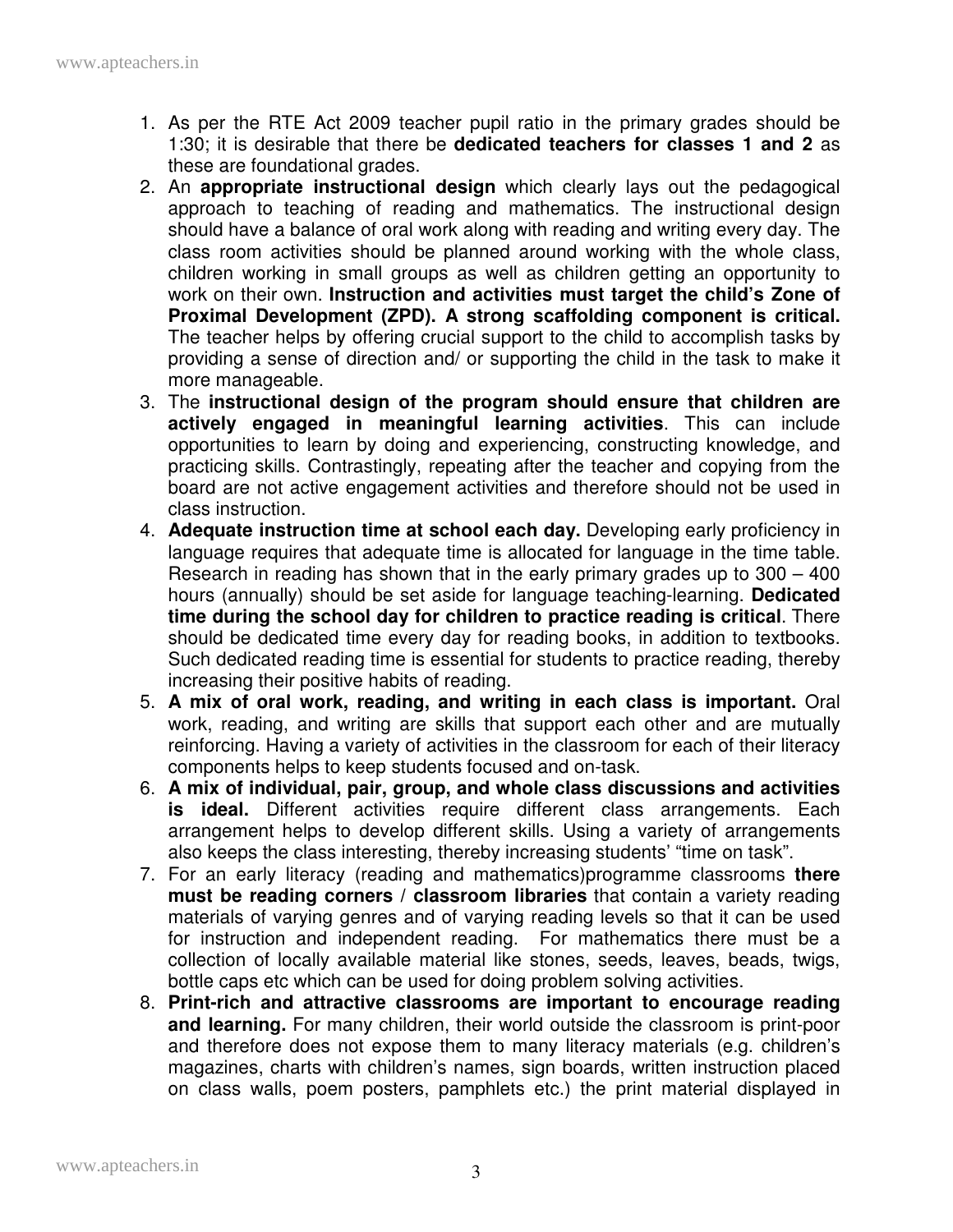class must be used by teachers in their instruction. It is important that all print material for children is placed in the classroom at the eye level of children and is also changed regularly. Teachers must ensure that they provide space in the classroom where children's work (scribbling, drawing, and writing) is displayed. This motivates children and encourages them to attempt independent writing. Activities like children sharing their experience every morning or "show and tell", and one of the statement is written on the blackboard as "Aajkibaat".

- 9. **Additional support to children who are falling behind** the rest of the class is necessary during the year. Teachers, based on the continuous comprehensive evaluation of students should identify those children who need additional practice. Alongside it is desirable that at the beginning of the new academic session, generally after a long vacation, revision of previously taught areas are revised in class.
- 10. Teacher **professional development should be ongoing and planned over a long term** period. Ongoing professional development – when accompanied by ongoing on-site support increases the likelihood that new skills and practices are sustained.
- 11. The **CRC's/ BRP's need to play a critical role in providing academic support** to the teachers. Their support can be classified into five areas of instructional support for teachers: 1. Discuss the theoretical framework based on which the programme is designed; 2. demonstration of activities; 3. observation of teachers in the class; 4.feedback and reflection about instruction, and 5. supporting collaboration among teachers. At monthly meetings there could be practice of examining samples of student work and assessment data of students. Discussions on these information could help teachers in developing their plans for classroom instruction
- 12. The **school leadership needs to provide a supportive environment to the teachers and students** while also holding teachers accountable to ensure that children show progress in learning. School principals should ensure that teachers regularly share progress of children with parents this could be through community based events or meetings at the school level, creating an educational partnership between the school and the home.
- 13. From the **state level there should be clearly defined learning goals/ outcomes/ indicators.** Teachers, education administrators, teacher trainers should all be working towards ensuring that classroom processes and resources are targeted towards children achieving these outcomes. Alongside there must be a system of monitoring progress toward the specified goals.
- 14. The programme intervention should have an aligned component of research and assessment/ evaluation. Through external agencies, States/ UT's should be assessing, for improvements in student learning. The effectiveness of the various components of the programme should be researched and evaluated in order to make necessary improvements / corrections.

**4.6.2.3 Mathematics & Science at upper primary level**- a focused programme for science and mathematics at upper primary needs to be designed with the belief that every child can and should learn science and mathematics. A consolidation of basic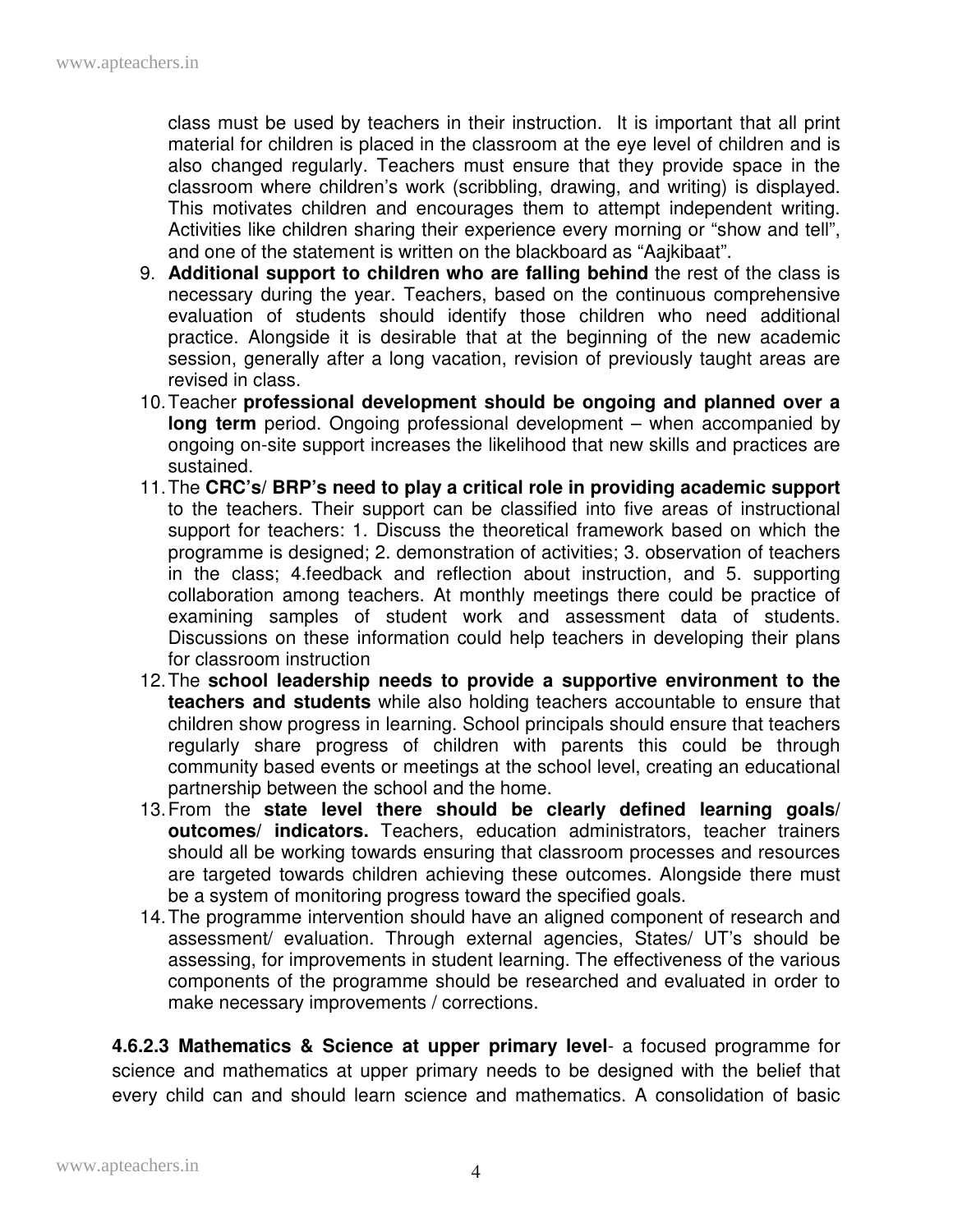concepts and skills learnt at primary school is necessary as an initial step at the upper primary level. To enhance learning levels inMathematics and Science, a focused programme can be woven using components like teacher training, school grants, LEP etc along with a conscious shift in pedagogy. Computer aided learning facilities should be optimized for science and mathematics teaching learning. The pedagogical changes should bring in everyday experiences of children, hands on activities/ experiments using local resources, meaningful investigations, field studies and group activities to make learning of maths and science meaningful.

Since both the subjects at this stage involve concepts having elements of abstraction and yet have a linkage to daily life, mapping of exemplar support activities for the text books may be done by the academic authority . This can be disseminated through teacher training, while at the same time encouraging the teachers to innovate and share through the regular set up of meetings at BRCs and CRCs. Additional interventions for instance, using community as a resource, promotion of science clubs etc. can be used to reinforce teaching of lessons/ concepts that maybe perceived as difficult by use of text books alone.

Apart from completing the syllabus, teachers should flexibly build in time for students to practice problem solving and revise concepts till they are grasped.Monitoring of the practice and reinforcement sessions will need to be specified to ensure effective outcomes of the programme.

## **4.6.3 State Level Assessment Surveys (SLAS)**

Adequate monitoring mechanisms need to be put in place to support all efforts addressing student learning. Presently assessments on learning levels are well established at two levels: The NAS of NCERT at national level provides a snap shot of students learning achievements in different States. Through the CCE at school level teachers track the learning progress of students at regular intervals. TheSLAS should be institutionalized at the State level with the following objectives:

- 1. To enable States to evaluate the learning levels on their own and track them over time and assess regional/ social group variations.
- 2. The assessments and evaluations should feed into both planning and improvement of implementation of all educational programs. Hence the main difference from NAS is that this will have to be quicker and also diagnostic. For instance a State level assessment may be able to pin point the specific problems/ bottle neck in learning of a particular item (like say fractions in Maths) in achieving class wise competencies in a subject, so as to initiate teacher training/ redoing that item in text books etc. or it can be used to point out areas/ regions which need teacher training to reinforce a particular topic. The analysis of the assessment should essentially lead/ point to areas of strength and weakness in